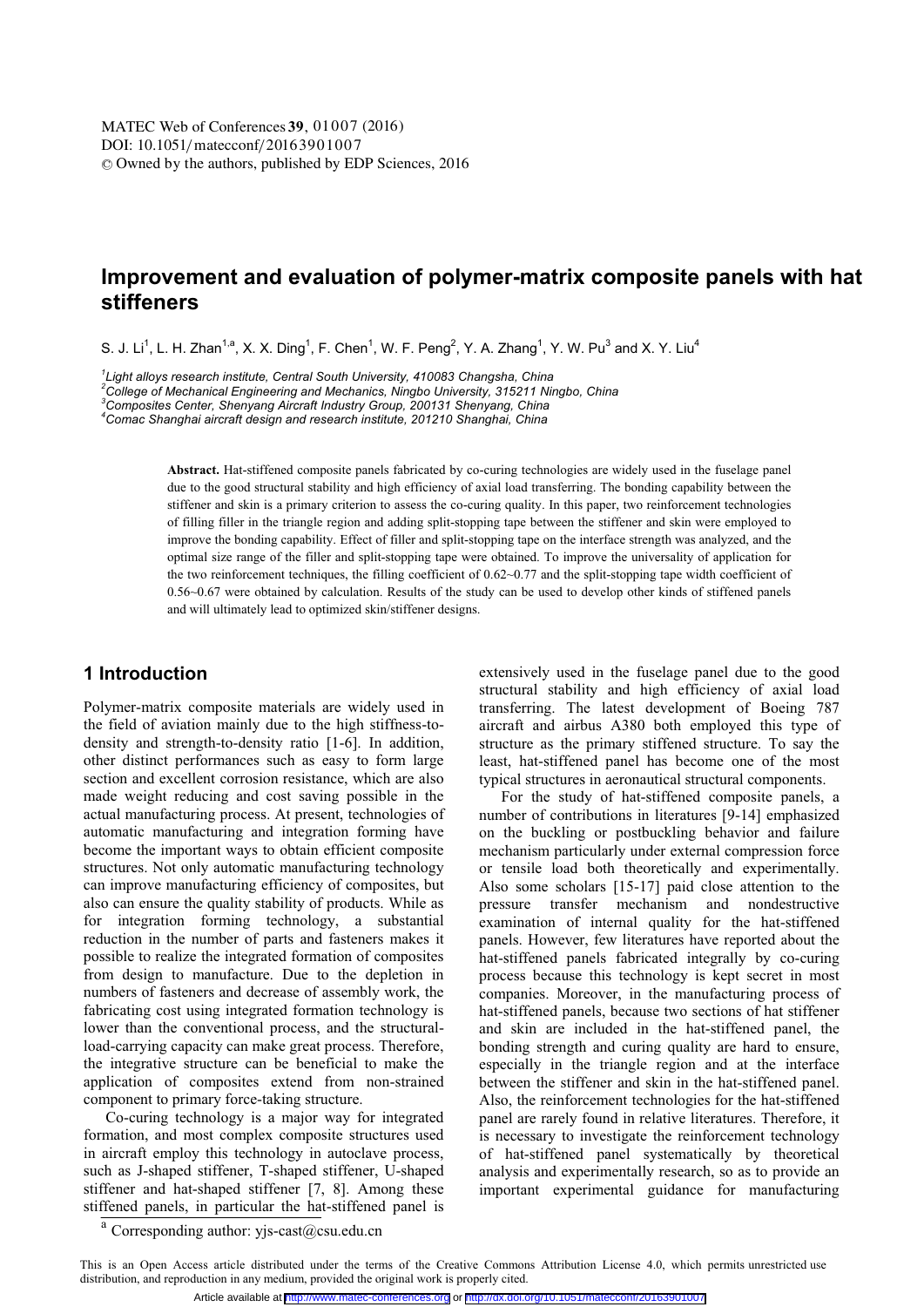stiffener-to-skin structures with integral forming technology in autoclave process.

The co-curing quality of hat-stiffened composite panel is determined mostly by the bonding capability between the hat stiffener and panel. Thus, how to improve the bonding strength becomes the main focus in the design of hat-stiffened panels. Filling filler in the triangle region and adding split-stopping tape between the stiffer and skin are two reinforcement technologies to improve the bonding strength of hat-stiffened panel, the schematic of which was also shown in Figure 1. The research presented in this paper aims to report an experimental investigation on the reinforcement technology of hat-stiffened composite panel fabricated by unidirectional prepreg materials in autoclave. The optimal size of filler and split-stopping tape were obtained. Results of the study can be used to develop other kinds of stiffened structures and will ultimately lead to optimized skin/stiffener designs.



**Figure 1.** Geometry and dimensions of hat-stiffened composite panel

# **2 Experiment**

#### **2.1 Materials and manufacturing process**

The composite material used in this study is epoxy prepreg CYCOM X850/T800 made by Cytec. This differentiated, exclusive primary structure capable material is optimized for wing structure ensuring COMAC maximum performance at minimum weight. The nominal ply thickness is 0.188 mm after curing. The materials of filler and split-stopping tape both choose CYCOM X850/T800 epoxy prepreg. The auxiliary materials such as vacuum bag, ventilated felt and release film are provided by the Air Tech Company. A soft tooling was set in the cavity of the hat stiffener to support the composite preform, and the soft mould material was silicone rubber, which was obtained by curing the RHODORSIL RTV 3248 A and B in accordance with the ratio of 10:1.

In the experimental process presented in this paper, the specimens of hat stiffener were 36 mm high and two ribs with a same size of 38 mm were evenly distributed on both sides. The skin specimens were 200 mm long, and were cut into pieces 30 mm in width. As the two crucial reinforcement factors, the filler diameters of 0, 2.02, 2.16, 2.5, 2.64, 2.79 and 2.84 mm as well as the split-stopping tape widths of 0, 60, 70, 80, 85 and 90 mm were tested. As shown in Figure 1. Due to the similar thermal expansion coefficient compared with the preform, a composite mould was selected as the external mould, which was used to cover the composite perform to

transfer the curing pressure. While an aluminum panel was selected as the skin mould because of ease of machining and low density. For the structure of hatstiffened panel, due to the special structure with a hatshaped cavity, which needs an upholder to support the hat-stiffened structure so as not to be collapsed under the external curing pressure. Therefore, a silicone rubber mould was set in the cavity. The filler formed by a piece of unidirectional prepreg was rolled and filled into the triangle regions between the stiffener and skin, and various widths of split-stopping tape were added in the hat-stiffened panel, both of which were used to evaluate the reinforcement effect. A typical schematic representation of the manufacturing process for hatstiffened composite panel was shown in Figure 2. Finally, the entire assembly was vaccum bagged and cured in an autoclave using the manufacturer's recommended cure cycle, which was presented in Figure 3.



**Figure 2.** Schematic representation of the manufacturing process for hat-stiffened panels



**Figure 3.** The manufacturer's recommended curing curve

#### **2.2 Evaluation of mechanical properties**

In order to evaluate the co-curing quality, especially the bonding capability at the stiffener-skin intersection, the tensile strength was selected as the test standard. The tensile specimen size was of 200 mm (length)  $\times$  30 mm (width)  $\times$  40 mm (height). The test of mechanical properties was conducted on CMT5105 tensile apparatus (Produced by Sansi Taijie Co., Ltd. China). The specimen was pulled upward at a crosshead speed of 0.5 mm/min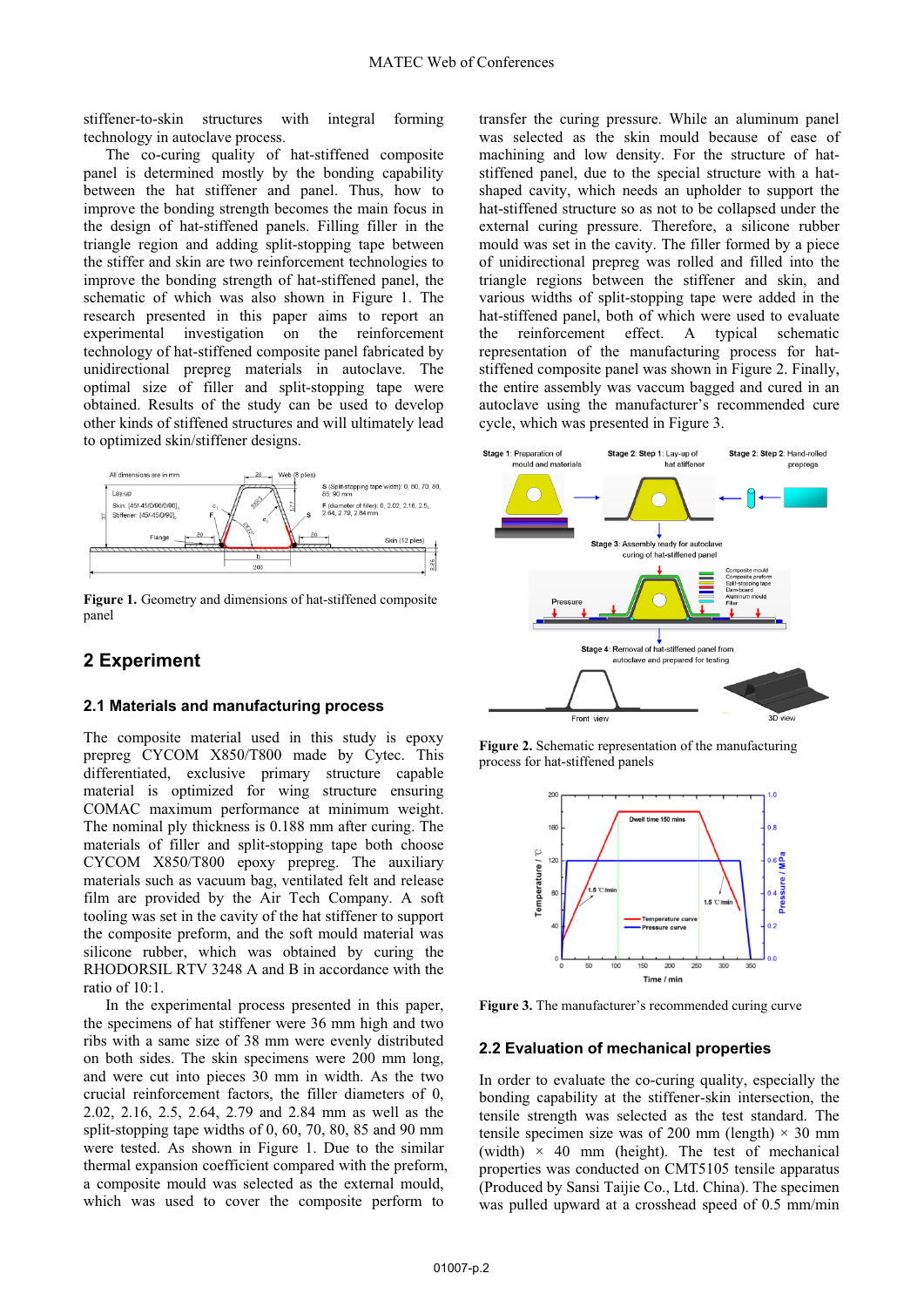until the hat stiffener was crack and debonded from the skin, and then the maximum load was obtained and used to calculate the tensile strength. Each test was conducted by three specimens, and the average value was considered as the final tensile strength. The tensile strength (MPa) at the stiffener-skin intersection was determined according to equation (1):

$$
\sigma_{t} = F_{\text{max}}/2(a \cdot b) \tag{1}
$$

Where,  $F_{max}$  is the broken load or the maximum load (N), *a* is the length (mm) of the bonding interface, and *b*  is the width (mm) of bonding interface.

### **3 Results and discussion**

#### **3.1 Effect of filler on co-curing quality**

As one of the most effective reinforcement technologies, the method of filling filler in the triangle region is very useful for the reinforcement of stiffened panels. The filler was rolled-up by unidirectional prepreg and filled into the triangle regions, which played a very important role for the co-curing quality at the stiffener-skin intersection. Compared with the situation of no filler, the filler filled the triangle cavity so as to ensure that the resin flow uniformly and the fibers distribute smoothly. Therefore, the internal stress can be weakened and the bonding capacity of the intersection can be improved. But how to determine the optimal size of filler was rarely mentioned according to the latest report. The following study was carried out to determine the optimal size of filler based on co-curing quality.



**Figure 4.** Tensile strengths of hat-stiffened panel with the same size of split-stopping tape for various diameters of filler

The tensile strengths of hat stiffened panels obtained by various sizes of filler were shown in Figure 4. The strength of stiffener-skin intersection increased by 87% as the filler diameter increased from 0 to 2.79 mm. However, the strength decreased significantly when the diameter of filler exceeded 2.79 mm. The optimal diameter of filler may be distributed between 2.5 and 2.79 mm. Among these test results, the hat-stiffened panel with a filler diameter of 2.79 mm got the greatest strength. Another experimental phenomenon shows that although the strength decreases sharply when the diameter of filler exceeds 2.79 mm, e.g. the filler diameter of 2.84 mm, the strength is still larger than that no filler filled in the triangle region.







External performance is a reflection of internal structural change. Hence, the change of bonding capacity at the intersection caused by size of filler can be studied through the microstructure of triangle regions. The specimens were cut from the intersection of triangle regions, polished and ultrasonically cleaned. The optical digital microscope (ODM, model: OLYMPUS  $DS \times 500$ ) and metallurgical microstructure image analysis systems were employed to study the microscopic structure. The microstructures of triangle regions obtained by various sizes of filler were shown in Figure 5. As can be seen from Figure 5(a), the fibers were seriously twisted in the triangle region where there was no filler filled in it, voids and excess resin were also existed in the triangle region. Rolled-up filler made it possible to support the triangle cavity enough. In this case, the resin can maintain relatively homogeneous flow and the fibers can keep a good compliance during curing. Therefore, the defects such as fiber wrinking and voids gradually decreased as the filler diameter increased, as shown in Figure 5(b). But when the filler diameter exceeded 2.84 mm, the defects, especially the twisted fibers were existed in the triangle region again, and the strength would decrease, as shown in Figure 5(c) and Figure 4. That is to say, too large or too small, the filler would not meet the best reinforcement effect, because even a small cross section with twisted fibers could easily break when the stiffener was subjected to an external force. Actually, the triangle region was simultaneously subjected to three aspects of effects, pressure of external composite mould, thermal inflation of internal rubber mould and resin shrinkage of its own during curing. It is difficult to completely conform to the contour of the hat stiffener and skin, causing more or less plies to bridge across the corner region during bagging and curing. But a relatively suitable process window can be determined by specific experiment. For the hat-stiffened composite panel in this paper, the more ideal tensile strength at the stiffener-skin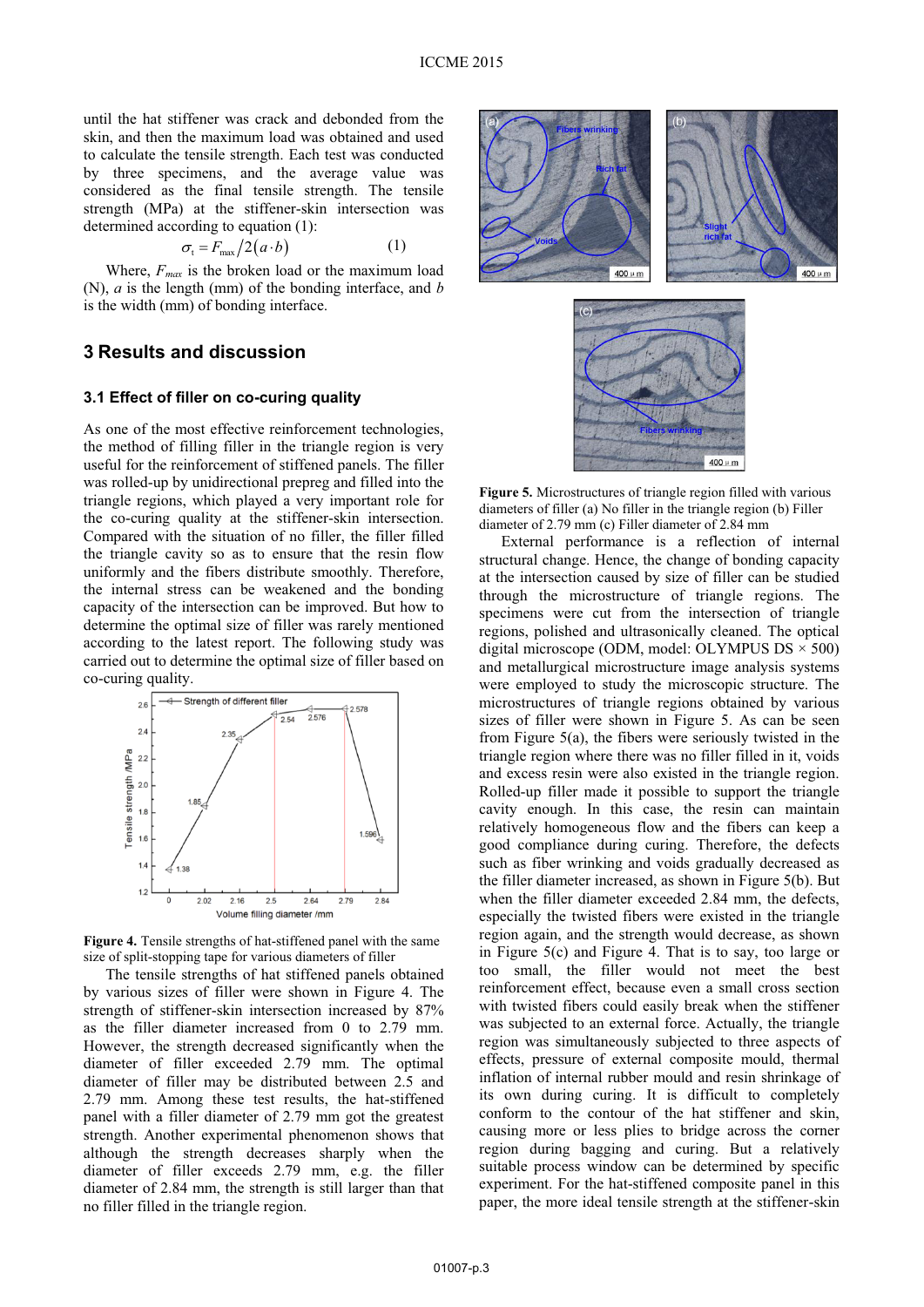intersection with filler diameter of 2.5 mm to 2.79 mm was obtained, and the filler diameter of 2.5 mm to 2.79 mm can be regards as the suitable process window.

#### **3.2 Determination for universal size of filler**

The optimal size of filler mentioned above is only based on the fixed volume of triangle cavity, and it is only applied to the size of hat-stiffened structure mentioned in Figure 1. In order to determine the universal size of filler, the filling coefficient was introduced to study the relationship between the size of filler and triangle cavity. The internal relation is given as follows:

$$
\lambda = \frac{V_f}{V_{tc}} = \frac{S_f}{S_{tc}}\tag{2}
$$

Where,  $\lambda$  is the filling coefficient,  $V_f$  is the filling volume,  $V_t$  is the volume of triangle cavity,  $S_t$  is the cross section area of filler,  $S_{tc}$  is the cross section area of triangle cavity. According to elaborative geometric calculation, in this study the value of  $\lambda$  was 7.93 mm<sup>2</sup>, and the value of was 4.91 mm<sup>2</sup> and 6.11 mm<sup>2</sup> respectively, corresponding to the optimal filler diameters of 2.5 mm and 2.79 mm. Therefore, the filling coefficient of 0.62 and 0.77 were calculated according to equation (2) respectively. Finally, the optimal filling volume or diameter can be determined by equation (3) or (4), which can be regarded as a universal basis of calculation used for similar structures.

Or

$$
d = 2\sqrt{\frac{(0.62 - 0.77)S_{ic}}{\pi}}
$$
 (4)

 $V_f = (0.62 \sim 0.77) V_{tc}$  (3)

Where, *d* is the diameter of filler.

#### **3.3 Effect of the split-stopping tape on interface strength**

To some extent, filling the filler in the triangle region for the hat-stiffened composite panel can improve the interface strength between the stiffer and skin, but it is far from enough. Adding a split-stopping tape between the stiffener and skin is another effective reinforcement technology, especially for enclosed the stiffened panels with triangle areas. The split-stopping tape can enhance the connectivity between the skin and hat stiffener excellently, and can assist in solving the tearing problems in the triangle areas. But as for the size of split-stopping tape, too large or too small is not appropriate. If the size is too small, the strength between the split-stopping tape and side panel is too small to have the effect of reinforcement. If the size is too large, on the one hand, due to the increased reinforcement between the splitstopping tape and side panel, the strength between the bottom panel and split-stopping tape would decrease. On the other hand, too large size of the split-stopping tape seems adverse to weight loss and cost reduction. Therefore, there should be a suitable process window for the size of split-stopping tape. Meanwhile, the debonding mechanism should also be studied explicitly. This will

aid in carrying out meaningful damage tolerance analysis later.

In consideration of the relationship between the mechanical property and weight of composite structure, split-stopping tape widths of 60, 70, 80, 85 and 90 mm with a conventional length of 30 mm and no splitstopping tape between the stiffer and skin were tested to find an optimal process window. The specific test results were shown in Figure 6. The tensile strength increased by 48% as the split-stopping tape width increased from 0 to 85 mm, and became stable when the split-stopping tape width was in the range of 70 to 85 mm. The specimen with split-stopping tape width of 80 mm can obtain the highest strength than other specimens. The results also clearly show that a split-stopping tape width of less than 70 or larger than 90 mm was not sufficient to create a strong structure. Also, a greater split-stopping tape width, which caused the weight and cost to increase, was not necessary. Therefore, for the hat-stiffened structure presented in this paper, a split-stopping tape width of 70 to 85 mm was optimum to improve the interface strength between the stiffener and skin.



**Figure 6.** Tensile strength for various widths of split-stopping tape

#### **3.4 Determination for universal width of splitstopping tape**

As depicted above, the optimal split-stopping tape width of 70 to 85 mm was applied only to the fixed size for the hat-stiffened structure, and there was no universality for other sizes of similar hat-stiffened structures. To settle this issue, the width coefficient was introduced, and the meaning of it was presented as follows.

$$
\eta = \frac{\bar{L}}{\left(c_1 + c_2 + b\right)}\tag{5}
$$

Where,  $L$  is the width of split-stopping tape,  $c_1$ , and  $c_2$  are the rib and bottom length of the trapezoidal cavity respectively. The detailed values of them can be calculated by Figure 1. According to the experimental results, the optimal width is in the range of 70 mm to 85 mm, thus the width coefficient  $\eta$  of 0.56 to 0.67 was obtained, which can also be recognized as a universal dimension coefficient and can be used in the similar hatstiffened structures.